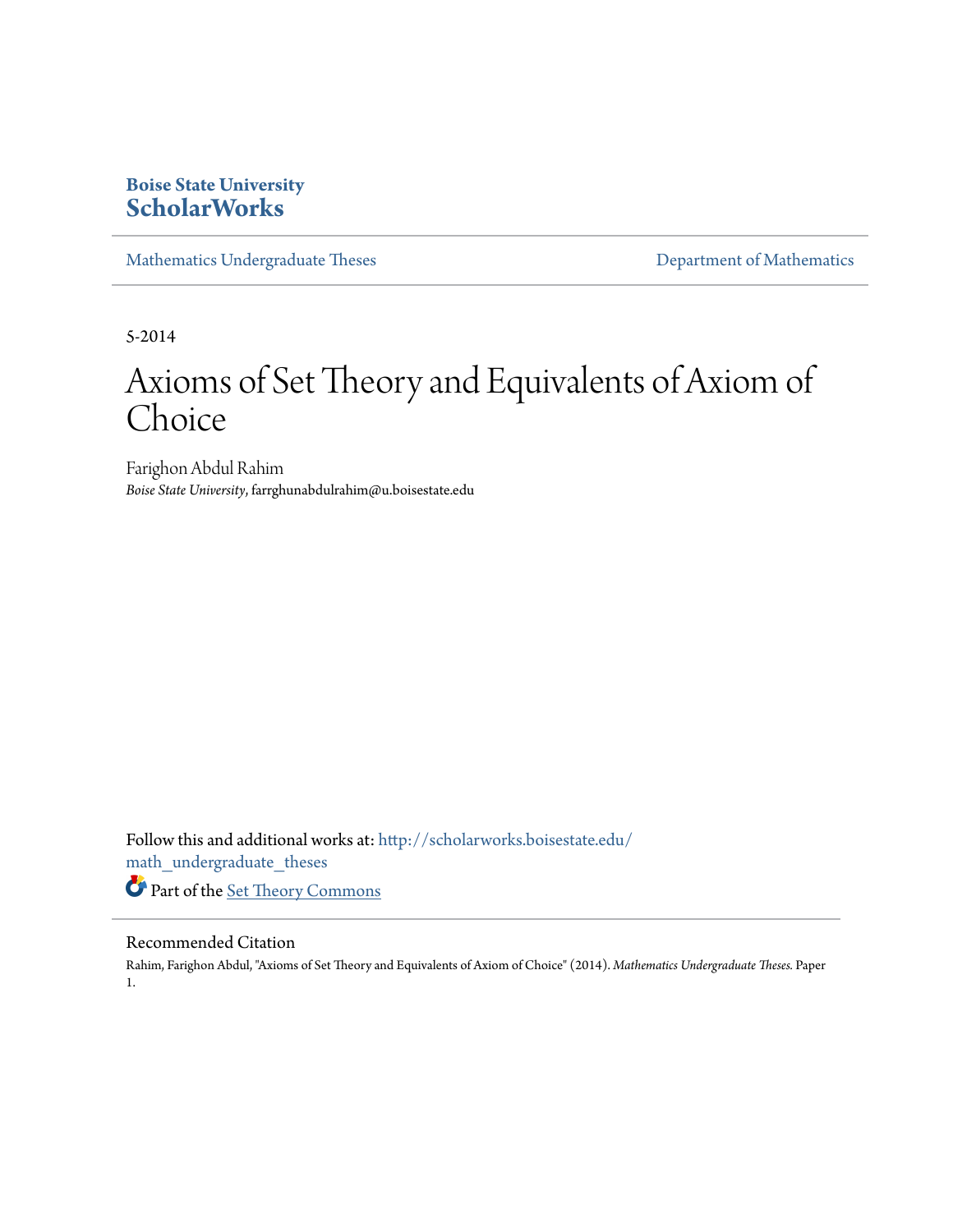# Axioms of Set Theory and Equivalents of Axiom of Choice

Farighon Abdul Rahim Advisor: Samuel Coskey Boise State University

May 2014

### **1 Introduction**

Sets are all around us. A bag of potato chips, for instance, is a set containing certain number of individual chip's that are its elements. University is another example of a set with students as its elements. By elements, we mean members. But sets should not be confused as to what they really are. A daughter of a blacksmith is an element of a set that contains her mother, father, and her siblings. Then this set is an element of a set that contains all the other families that live in the nearby town. So a set itself can be an element of a bigger set.

In mathematics, axiom is defined to be a rule or a statement that is accepted to be true regardless of having to prove it. In a sense, axioms are self evident. In set theory, we deal with sets. Each time we state an axiom, we will do so by considering sets. Example of the set containing the blacksmith family might make it seem as if sets are finite. In truth, they are not! The set containing all the natural numbers  $\{1, 2, 3, \dots\}$  is an infinite set. Our main goal for this paper will be the discussion of Axiom of Choice (AC) and its equivalents.

#### **2 Some Logical and Set Theoretic Symbols**

Before we begin our discussion, it is important that we list and define some of the symbols that will be used in this paper.

- ∀ and ∃ are quantifiers to denote "for all" and "there exists," respectively
- ∧ and ∨ abbreviates "and" and "or," respectively
- $\bullet$   $\neg$  abbreviates "not"
- $\bullet \rightarrow$  abbreviates "if, then"
- $\leftrightarrow$  abbreviates "if and only if"
- $dom(f)$  is the domain of the function f
- $ran(f)$  is the range of the function f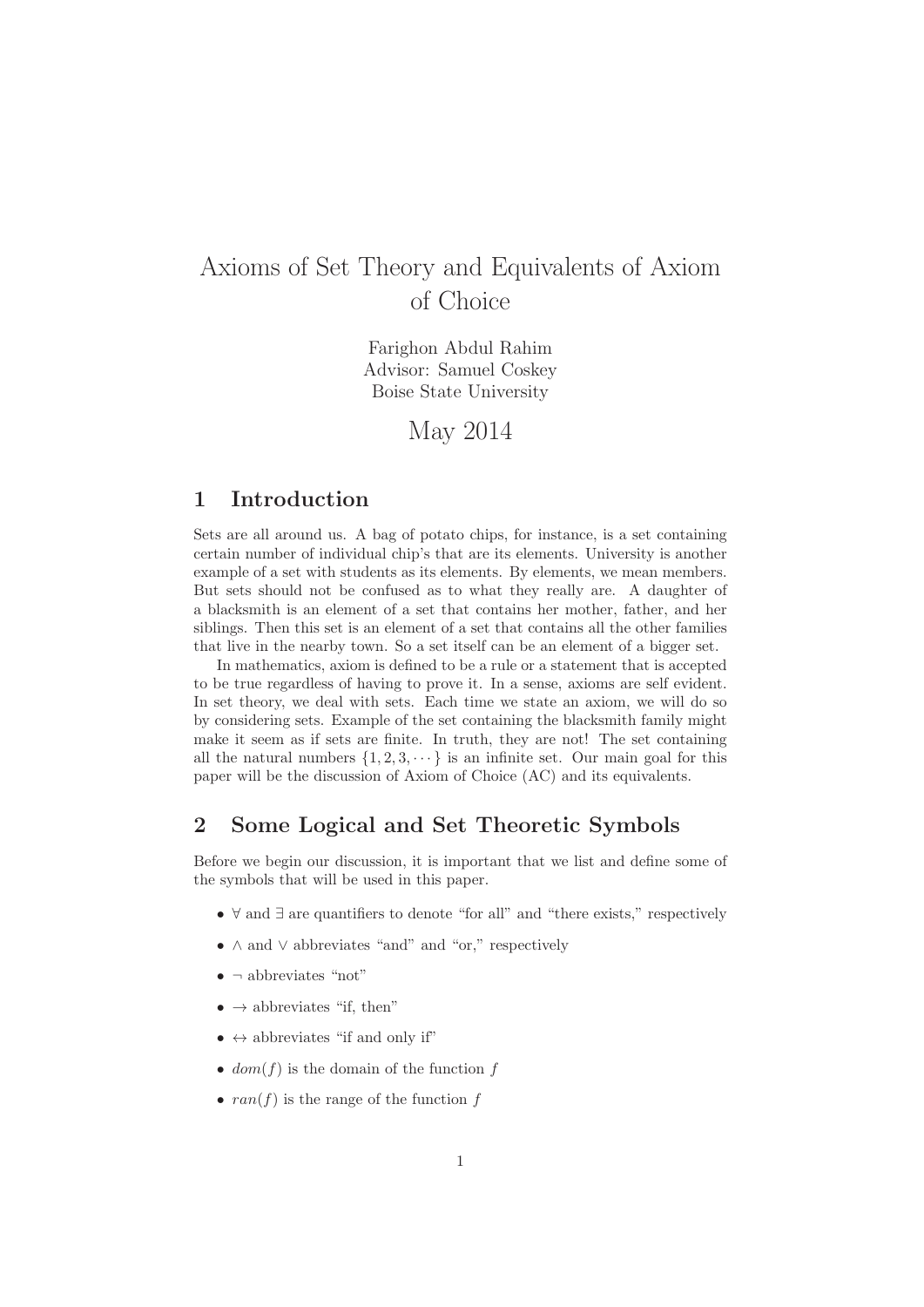- $\{a, b\}$  is a set containing two elements
- $\{a_1, a_2, \dots, a_n\}$  is a set with *n* elements, namely,  $a_1, a_2, \dots, a_n$

These symbols are not the only ones that we encounter as we proceed. New symbols will be defined as they are introduced.

#### **3 Axioms of Set Theory**

An important notion in set theory is the concept of belonging. Some  $x$  belongs to  $A$  would be the same as saying that  $x$  is an element that is contained in set  $A$ . Using the familiar notation "  $\in$  ", we write  $x \in A$  to denote belonging. If x does not belong in A, then we write  $x \notin A$ . But something even more elementary than belonging is the notion of equality, which represents the relationship between objects. To state  $x = y$  would imply that x and y is the same object. When dealing with sets, how are we to tell if one set is equal to another set?

**Axiom 1** (Axiom of Extension).  $\forall x (x \in A \leftrightarrow x \in B) \rightarrow A = B$ 

Any two given sets are equal if and only if they contain the same elements. It is important to note that Axiom of Extension is essential in describing belonging. So a set can be uniquely determined by its elements.

**Definition 1.** *If* A and B are sets, we write  $A \subset B$  *if and only if for all* x,  $x \in A$  *implies*  $x \in B$ *. If*  $A \subset B$ *, we say that* A *is a subset of* B.

Stated another way, we would say B includes A whenever  $A \subset B$ . By definition, it's easy to see that  $A \subset A$ . If  $A \subset B$  and  $B \subset A$ , then  $A = B$  by Axiom of Extension since both sets contain the identical elements. The term "inclusion" is also used to mean subset.

**Axiom 2** (Axiom of Specification).  $\forall A \exists B \forall x (x \in B \leftrightarrow x \in A \land S(x))$ 

Axiom 2 states that for every set A and for every condition  $S(x)$ , there corresponds a set B whose elements are exactly those elements  $x$  of A for which  $S(x)$  holds. By Axiom of Extension, set B is determined uniquely. To define this set, we write

$$
B = \{x \in A : S(x)\}.
$$

Intuitive, but rather informal, explanation of the axiom is that for some given arbitrary set, if we are able to make some intelligent assertion regarding the elements of this set, then we can specify a subset of the given set for which the assertion is true.

Lets consider our earlier example. Let  $A$  be the set which contains the children of blacksmith. If x is an arbitrary element of A, then the formula "x" is a daughter" is true for some of the elements of  $A$  and false for others. After all, it would be illogical to assume the children of blacksmith are all boys. We then generate a subset of A using the formula. So the following

$$
\{x \in A : x \text{ is a daughter}\}\
$$

is a set containing only the daughters of the blacksmith.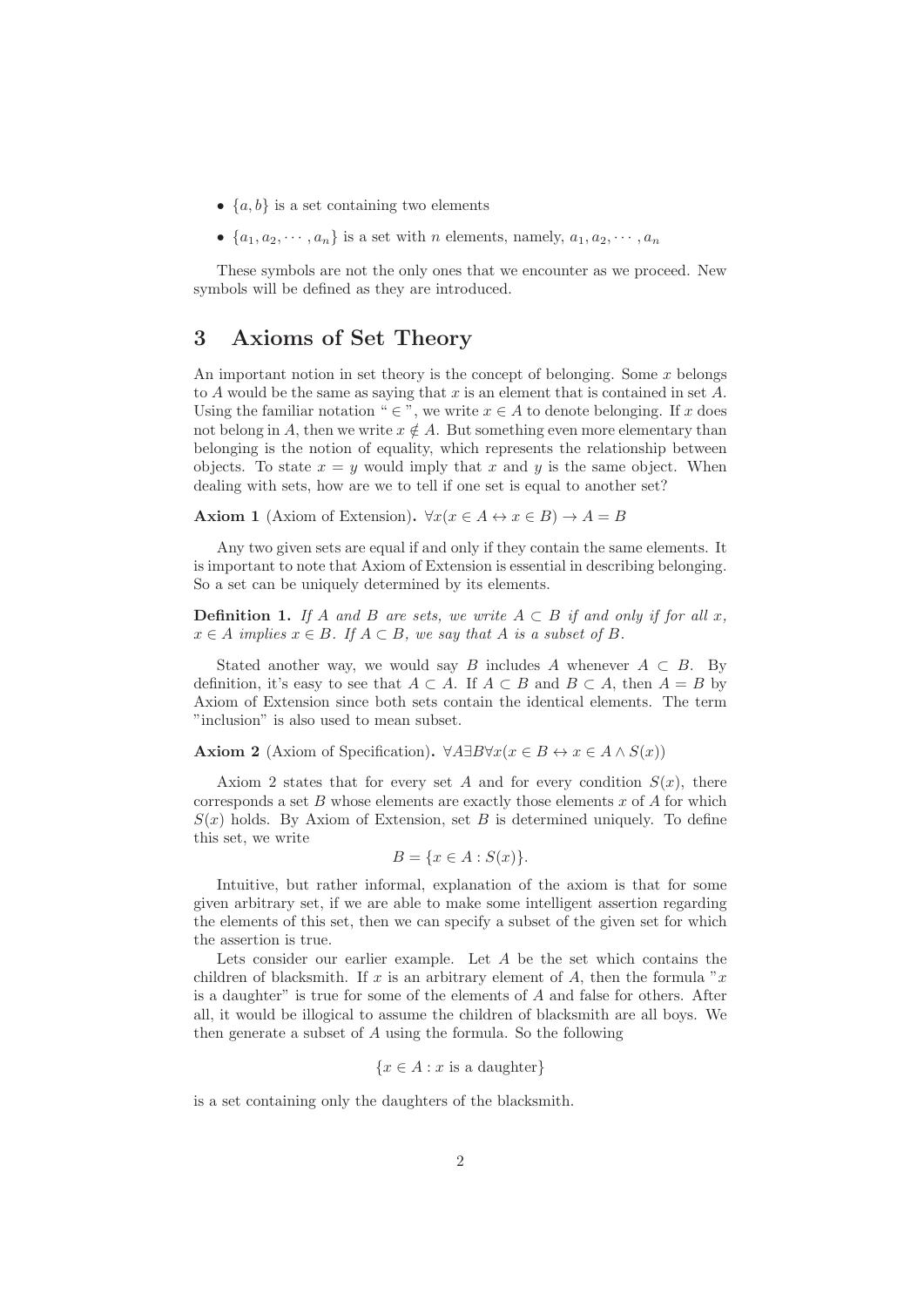As another example, consider

$$
\{x \in \mathbb{R} : x^2 = 5\} = \{-\sqrt{5}, \sqrt{5}\}\
$$

which would be a set consisting of two members.

For both of the examples, we used the term "formula". In the first example, the formula was " $x$  is a daughter" and in the second example, the formula was " $x^2 = 5$ ." Lets define what is meant by "formula." There are two underlying type of formulas:

- 1. assertion of belonging,  $x \in A$ , and
- 2. assertion of equality,  $A = B$ .

Together, the two formulas are referred to as atomic formulas. Using the two atomic formulas, we append the logical operators  $\wedge$ ,  $\vee$ ,  $\neg$ ,  $\leftrightarrow$ ,  $\exists$ ,  $\forall$  to formulate compound formulas. For example, appending the operator  $\wedge$  would give "If A and B are formulas, then  $A \wedge B$  is a formula." Lets note that "formula" is another term for "condition."

**Axiom 3** (Axiom of Empty Set).  $\exists x \forall y \neg (y \in x)$ 

By Axiom of Empty Set, there exists a set with no elements. Such set is unique by Axiom of Extension and we denote the empty set by  $\emptyset$ . Lets note that for any set  $A, \emptyset \subset A$ . So, the empty set is a subset of every set.

**Axiom 4** (Axiom of Pairing).  $\forall x \forall y \exists A \forall v (v \in A \leftrightarrow v = x \lor v = y)$ 

To state the axiom plainly, if  $A$  and  $B$  are sets, then there exists a set  $X$ such that  $A, B \in X$ .

If we're given two sets, a natural desire could be to combine the elements of the two into one set. So for A and B where  $a \in A$  and  $b \in B$ , might it be possible to define some whole new set W such that  $W = \{a, b\}$ ? Yes! We are able to do so by the following axiom.

**Axiom 5** (Axiom of Unions).  $\forall X \exists Y \forall z (z \in Y \leftrightarrow \exists W (z \in W \land W \in X))$ 

Stated another way, for every collection  $C$ , there exists a set  $U$  such that if  $x \in X$  for some X in C, then  $x \in U$ . Here, U is the union of the two sets and we write ∪C where ∪ is used to denote the union of the collection. If  $a \in A$  and  $b \in B$ , then  $\cup \{a, b\}$  would simply translate to  $a \cup b$ . A simple example would be

$$
\cup \{A\} = A.
$$

An equally simple, yet more concrete, example would be to consider the union of the sets  $\{a, b, c\}$  and  $\{c, d, e\}$ , where

$$
\{a, b, c\} \cup \{c, d, e\} = \{a, b, c, d, e\}.
$$

**Axiom 6** (Axiom of Powers).  $\forall A \exists P \forall x [x \in P \leftrightarrow \forall y \in x (y \in A)]$ 

To put more simply, Axiom of Powers states that if X is a set, then  $P(X)$ is a set, where  $P(X)$  denotes the power set. Intuitively, we can think that for each set, there exists a collection of sets that contain among its elements all the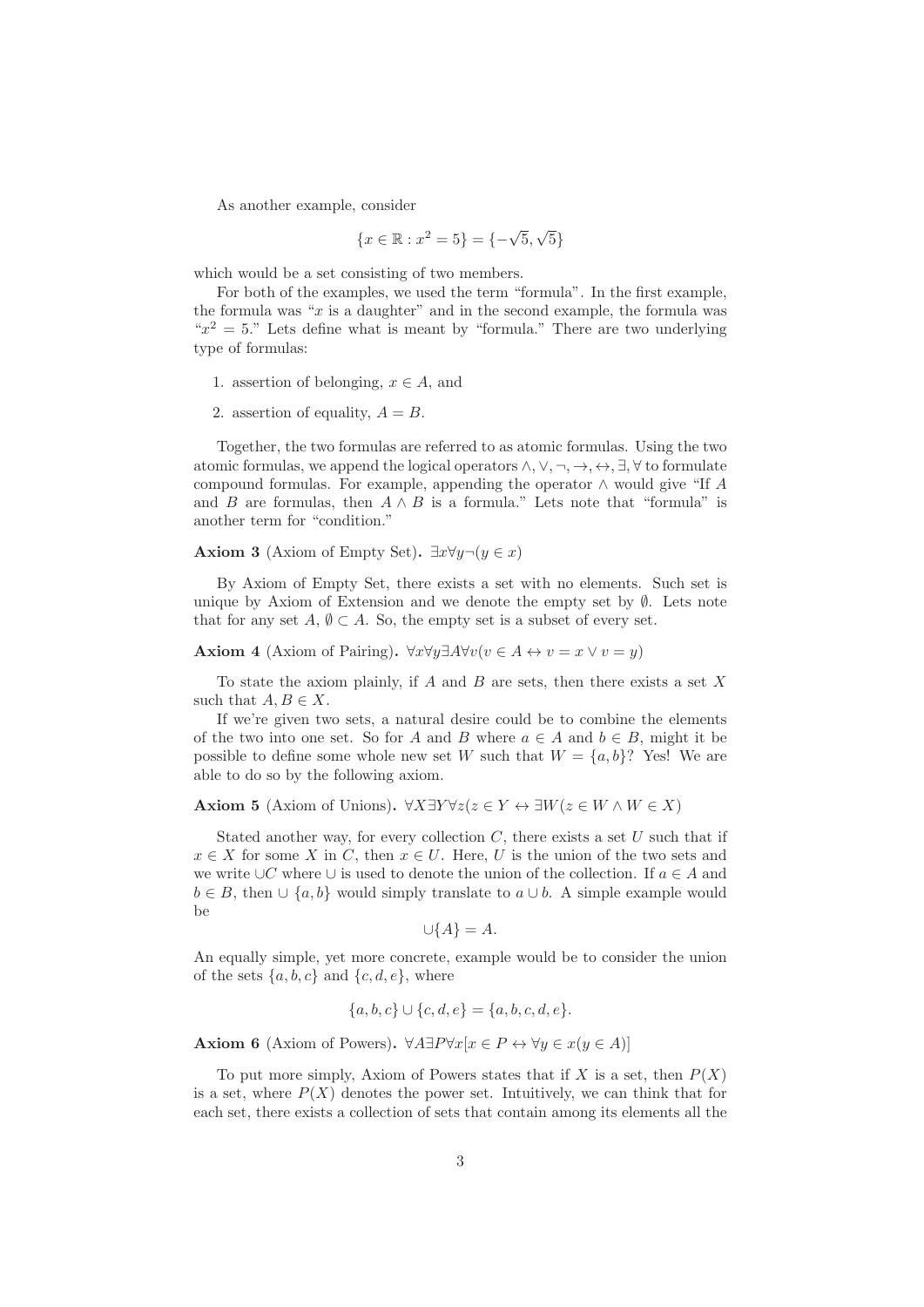subsets of the given set. If we assume for a moment that there exists some set  $E$  for which all the sets are subsets of  $E$ , then we write

$$
P = \{X : X \subset E\}.
$$

As a consequence, it is perfectly possible that  $P$  could contain other elements than the ones that are in  $X$ . An easy fix would be to apply the Axiom of Extension which would imply that the set is unique. An example would be the power set of the empty set, which gives us

$$
P(\emptyset) = \{\emptyset\}.
$$

So the power set of the empty set is the singleton set which contains only one element. The power set of a set containing only one element is

$$
P({a}) = {\emptyset, {a}}
$$

The power set of a set containing two elements is

$$
P({a,b}) = {\emptyset, {a}, {b}, {a,b}}.
$$

Power set of a set containing three elements would give a set with eight elements and a power set of a set containing four elements would give a set with sixteen elements, and so on. In general, the power set of a set with  $n$  elements would give a resulting set that contains  $2^n$  elements.

**Definition 2.** For every set x, successor  $x^+$  of x is  $x^+ = x \cup \{x\}$ .

As an example, we define  $0 = \emptyset$  since there are no elements in the empty set. Then by definition, we define 1 and 2 as

$$
1 = 0^{+} (= \{0\})
$$
  

$$
2 = 1^{+} (= \{0, 1\})
$$

Continuing in relatively the same manner, we define  $3, 4, 5, 6, \cdots$  as we did above. Having defined definition 2, we can state the following axiom.

**Axiom 7** (Axiom of Infinity).  $\exists x(\emptyset \in x \land \forall y \in x \exists z \in x(y \in z))$ 

By axiom of infinity, there exists a set containing 0 and containing the successor of each of its elements. Set A is a successor set if  $0 \in A$  and if  $x^+ \in A$ whenever  $x \in A$ . Axiom of infinity implies that there is at least one infinite set. The set of all the natural numbers,  $\omega^1$ , for example, is an infinite set. Few other infinite sets include the set of real numbers,  $\mathbb{R}$ , the set of rational numbers,  $\mathbb{Q}$ , and the set of integer numbers,  $Z$ . Aside from asserting that infinite sets exists, Axiom of Infinity is also giving the description of the elements of the sets as

$$
\emptyset, \emptyset \cup \{\emptyset\}, \emptyset \cup \{\emptyset\} \cup \{\emptyset \cup \{\emptyset\}\}, \cdots
$$

1

<sup>&</sup>lt;sup>1</sup>In set theory,  $\omega$  denotes the set of natural numbers, N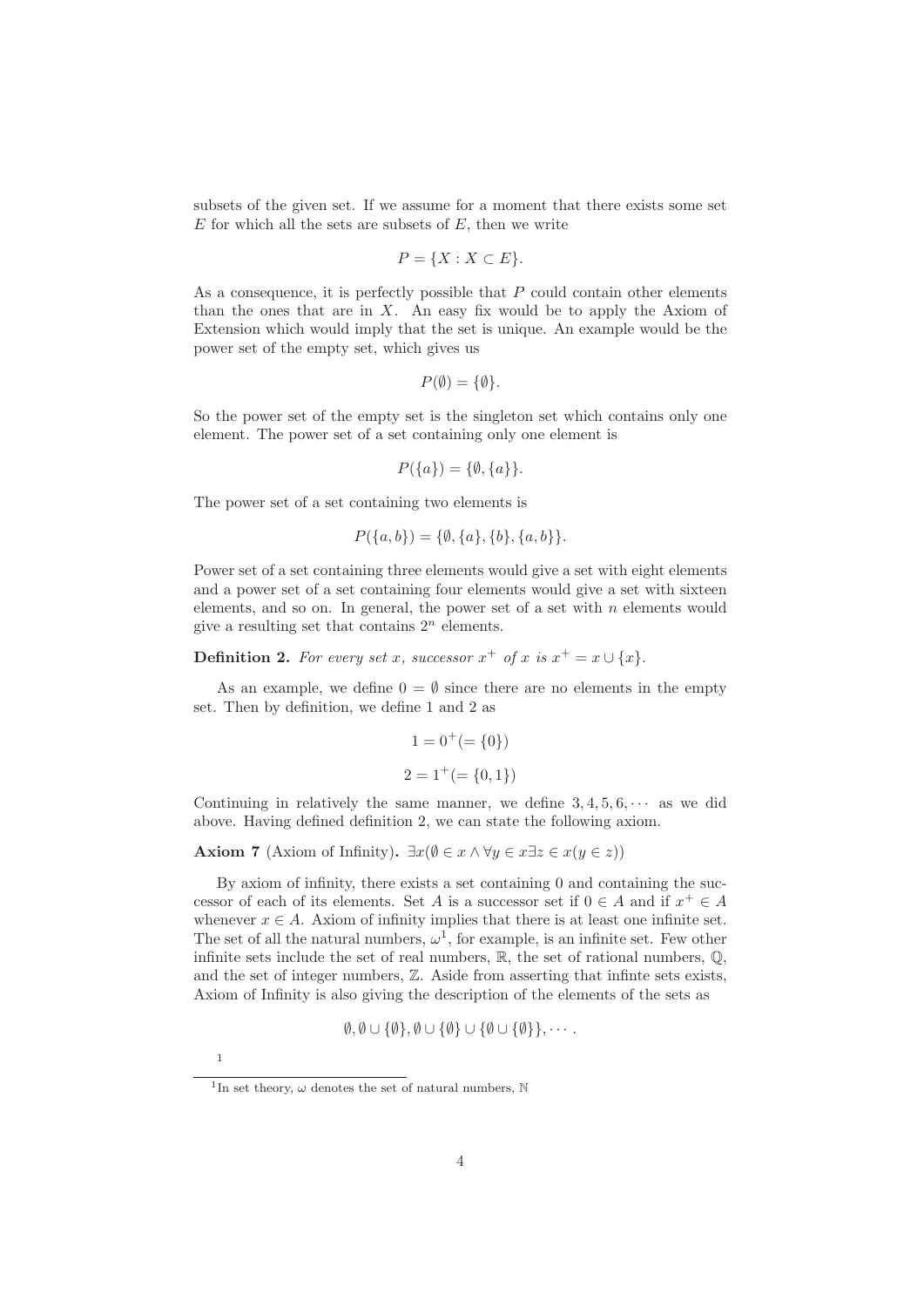#### **4 Axiom of Choice**

Formulated by Ernst Zermelo in 1904, Axiom of Choice states that when we are given a collection of sets, say  $C$ , there is some function that chooses an element from each set. Such a statement begs for questions like "What is the function?" or "Does such a function even exist?" to be asked. Before we delve into the discussion of the axiom, we need some definitions to work with.

**Definition 3.** A function  $f : A \rightarrow B$  is injective (or one-to-one) if and only if *for all*  $a, b \in A$ *,*  $f(a) = f(b)$  *implies*  $a = b$ *.* 

**Definition 4.** *A function*  $f : A \rightarrow B$  *is surjective (or onto), if for any*  $b \in B$ , *there exists an*  $a \in A$  *for which*  $f(a) = b$ *.* 

**Definition 5.** *A function* f *is bijective if and only if it is both injective and sujective.*

**Definition 6.** *The cardinality of a finite set* A *is the number of elements that the set contains and is denoted* |A|*.*

For example, the set  $A = \{0, 1, 2, 3\}$  contains 4 elements and thus has a cardinality  $|A| = 4$ . When there is no source of confusion, "size" may also be used to refer to the cardinality of a set. At first, it may seem as if cardinality of a set can only be considered when dealing with finite sets. Although it might be simpler to deal with finite sets, it is perfectly possible to consider the cardinality of infinte sets.

**Definition 7.** *The ordered pair of* a *and* b *is denoted by the set* (a, b) *and defined as*

$$
(a, b) = \{\{a\}, \{a, b\}\}.
$$

**Definition 8.** *If*  $\{X_i\}$  *is a family of sets*  $(i \in I)$ *, the Cartesian Product of the family is the set of all families*  $\{x_i\}$  *with*  $x_i \in X_i$  *for each*  $i \in I$ .

Given two sets A and B, the Cartesian Product  $A \times B$  is the unique set of all ordered pairs  $(a, b)$  where  $a \in A$  and  $b \in B$ . If  $A = \{0, 1\}$  and  $B = \{2, 3\}$ , then  $A \times B = \{(0, 2), (0, 3), (1, 2), (1, 3)\}.$ 

Having defined Cartesian Product of a family of sets, we now formally state Axiom of Choice.

**Axiom 8** (Axiom of Choice)**.** *The Cartesian Product of a nonempty family of nonempty sets is nonempty.*

In other words, if  $\{X_i\}$  is a family of nonempty sets indexed by nonempty set I, then there exists a family  $\{x_i\}, i \in I$ , such that  $x_i \in X_i$  for each  $i \in I$ .

Let  $C$  be the collection of nonempty sets. For the choice function  $f$  with domain C, if  $A \in C$ , then  $f(A) \in A$ .

**Example 4.1.** We can define a choice function f on a collection C of all nonempty subsets of  $\{1, 2, 3, ...\}$  by letting  $f(A)$  be defined to be the smallest member of the set A.

Consider  $A = \{1, 2\}$ . Then

$$
f(A) = f(\{1, 2\}) = \min(1, 2) = 1
$$

is a choice function on C.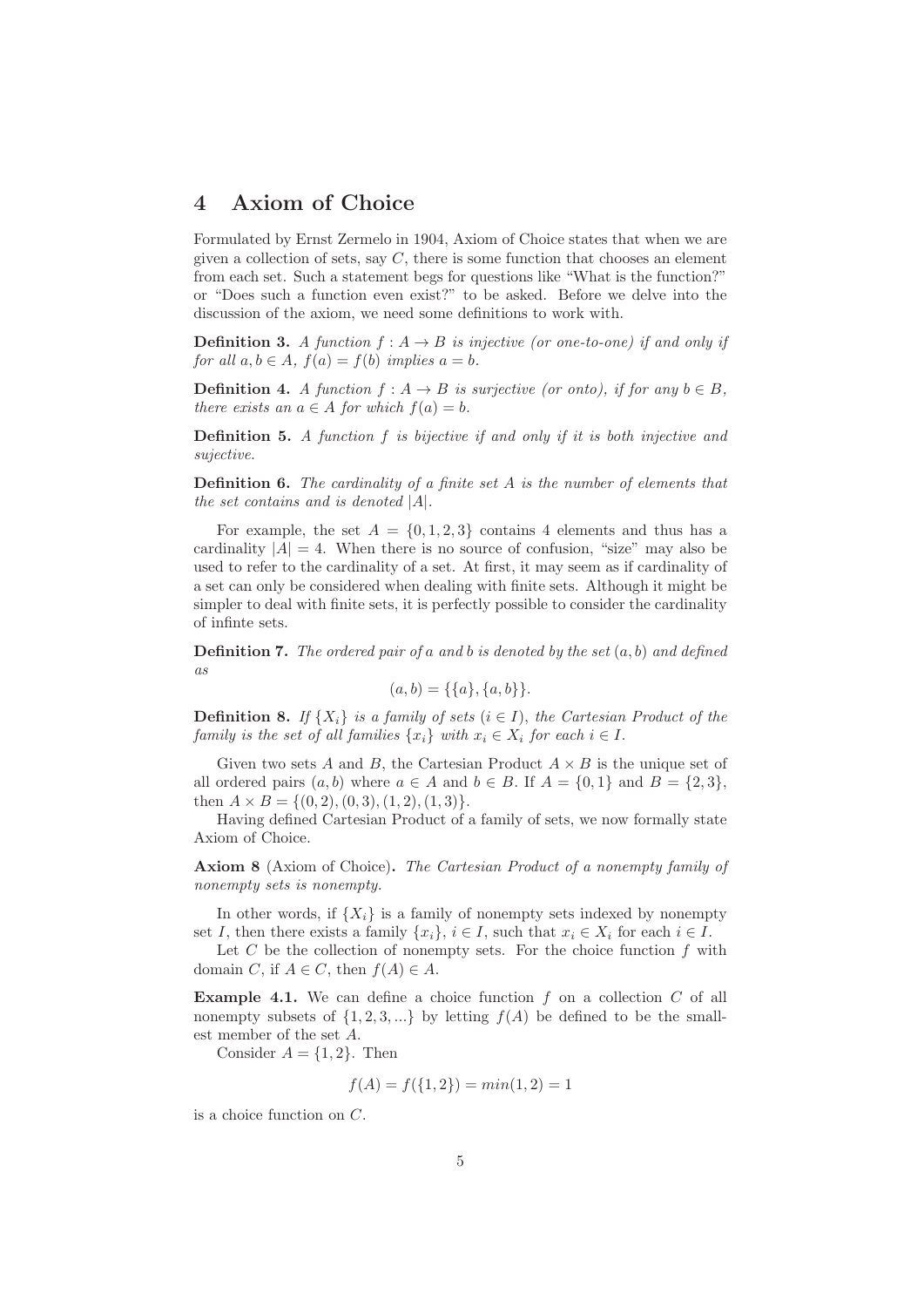**Example 4.2.** Given infinitely many pair of socks, we choose one sock from each pair where our choice is arbitrary using AC. The choice function selects an element of each family from infinite family of sets of size 2.

Example 4.2 is fairly interesting. We must choose one sock from each pair at once. So the function  $f$  can be described as a simultaneous choice of a sock from each of the infinitely many pair of socks. We are allowed to do this by AC although the choice function is not clear as to how this might be done. If we instead assume finitely many pair of socks, then AC would not be needed.

To further investigate this idea, lets assume that we are given infinitely many pair of shoes. Unlike socks, we can choose one shoe from each pair because shoes can be ordered for the left and right foot. So infinitely many pair of shoes makes it possible to define the choice function explicitely. We may just pick left shoe from each pair.

Axiom of Choice is different from the other axioms. From intuitive perspective, AC is true. However, it is not possible to prove AC from other axioms of set theory. For that reason, we adopt it as an axiom. When first formulated, AC was subject to controversy. Much of the controversy was whether AC should be accepted as an axiom or not. Today, AC is accepted as a valid principle by most mathematicians and used to prove other theorems.

#### **5 Equivalents of Axiom of Choice**

Now that we have some understanding of AC, we next look at two equivalents and prove that they are consistent with AC. In particular, we consider Zorn's Lemma and the Well-Ordering (WO) Theorem. To begin with, we start by defining partial ordering.

Let S be a set. A relation  $\leq$  on S is said to be a partial order if the following are satisfied:

- 1.  $\forall x \in S, x \leq x$  (reflexive)
- 2.  $\forall x, y, z \in S$ , if  $x \leq y$  and  $y \leq z$ , then  $x \leq z$  (transitive)
- 3.  $\forall x, y \in S$ , if  $x \leq y$  and  $y \leq x$ , then  $x = y$  (antisymmetric)

**Definition 9.** x *is an upper bound of* A *if*  $a \leq x$  *for each*  $a \in A$ .

**Definition 10.**  $a \in A$  *is a maximal element if*  $a < x$  *for no*  $x \in A$ *.* 

**Lemma 1** (Zorn's Lemma)**.** *If* X *is a partially ordered set such that every chain in* X *has an upper bound, then* X *contains a maximal elements.*

A chain is a totally ordered set. By totally ordered, we mean that  $\forall x, y \in S$ , either  $x \leq y$  or  $y \leq x$  is true. If A is a chain in X, then upper bound for A in  $X$  is guaranteed by the hypothesis of Zorn's lemma.

*Proof of Zorn's Lemma.* Let  $\bar{s}$  be a function from X to  $P(X)$  and define  $\bar{s}(x)$  =  $\{y \in X : y \leq x\}$  where x is also an element of X and  $S = \text{ran}(\bar{s})$  be partially ordered by inclusion. Then the function  $\bar{s}$  is one-to-one. Necessary and sufficient condition for  $\bar{s}(x) \subset \bar{s}(y)$  is that  $x \leq y$ . With this, the task of finding a maximal element in  $X$  is the same as the task of finding a maximal element in  $S$ . The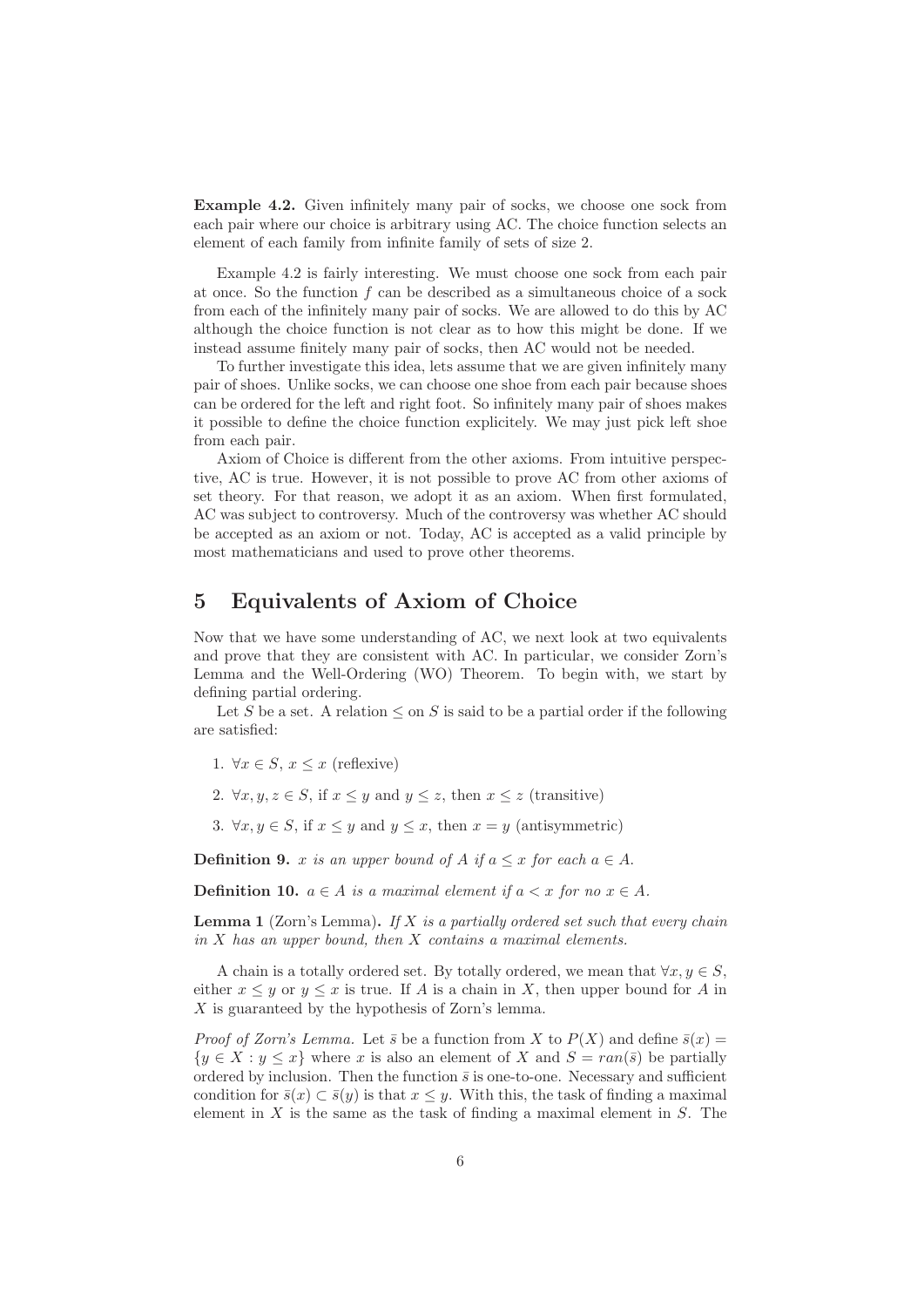hypothesis about chains in  $X$  implies the corresponding statement about chains in S.

Let X be the set of all chains in X. Then every member of X is included in  $\bar{s}(x)$  for some  $x \in X$ . The collection of X is a non-empty collection of sets, partially ordered by inclusion, and such that if  $C$  is a chain in  $\mathcal{X}$ , then ∪A belongs to X for  $A \in C$ . Since each set in X is dominated by some set in S, the passage from S to X cannot introduce any new maximal elements. One advantage of the collection  $\mathcal X$  is the slightly more specific form that the chain hypothesis assumes. Instead of saying that each chain in  $C$  has some upper bound in  $S$ , we can say explicitly that the union of the sets of  $C$ , which is clearly an upper bound of  $C$ , is an element of the collection  $\mathcal{X}$ . Another technical advantage of  $X$  is that it contains all the subsets of each of its sets. This makes it possible to enlarge non-maximal sets in  $\mathcal X$  slowly, one element at a time.

Now we can forget about the given partial order in  $X$ . In what follows we consider a non-empty collection  $\mathcal X$  of subsets of a non-empty set X, which is subject to two conditions:

- 1. every subset of each set in  $\mathcal X$  is in  $\mathcal X$  and,
- 2. the union of each chain of sets in  $\mathcal X$  is in  $\mathcal X$ .

The first condition implies that  $\emptyset \in \mathcal{X}$ . So now, our task is to prove that there exists a maximal set in  $\mathcal{X}$ .

Let  $f$  be a choice function for  $X$ . In other words, let  $f$  be a function from the collection of all nonempty subsets of X to X such that  $f(A) \in A$  for all A in the domain of f. For each set  $A \in \mathcal{X}$ , let  $\hat{A} = \{x \in X : A \cup \{x\} \in \mathcal{X}\}\$ . In other words, we let  $\hat{A}$  be the set of all elements x of X whose adjunction to A produces a set in X. Now, define a function  $g: \mathcal{X} \to \mathcal{X}$  as follows: if  $\hat{A} - A \neq \emptyset$ , then  $g(A) = A \cup \{f(\hat{A} - A)\}.$  So if  $\hat{A} - A = \emptyset$ , then  $g(A) = A$ . It follows that from the definition of  $\tilde{A}$  that  $\tilde{A} - A = \emptyset$  if and only if A is maximal. In these terms, therefore, what we must prove is that there exists a set A in  $\mathcal X$ such that  $q(A) = A$ . It turns out that the crucial property of q is the fact that  $g(A)$  contains at most one more element than A. Let's note that  $g(A)$  always includes A.

Now to facilitate the exposition, we introduce a temporary definition. We shall say that a subcollection  $\mathcal J$  of  $\mathcal X$  is a tower if

- 1.  $\emptyset \in \mathcal{J}$ ,
- 2. if  $A \in \mathcal{J}$ , then  $g(A) \in \mathcal{J}$  and,
- 3. if C is a chain in  $\mathcal{J}$ , then  $\cup A \in \mathcal{J}$  for  $A \in C$ .

Towers surely exist. The whole collection  $X$  is one. Since the intersection of a collection of towers is again a tower, it follows, in particular, that if  $\mathcal{J}_0$  is the intersection of all towers, then  $\mathcal{J}_0$  is the smallest tower. So we must prove that the tower  $\mathcal{J}_0$  is a chain.

We say that a set  $C$  in  $\mathcal{J}_0$  is comparable if it is comparable with every set in  $\mathcal{J}_0$ . By this, we mean that if  $A \in \mathcal{J}_0$ , then either  $A \subset C$  or  $C \subset A$ . By saying that  $\mathcal{J}_0$  is a chain, we mean that all the sets in  $\mathcal{J}_0$  are comparable. Comparable sets do exists.  $\emptyset$  is one of them.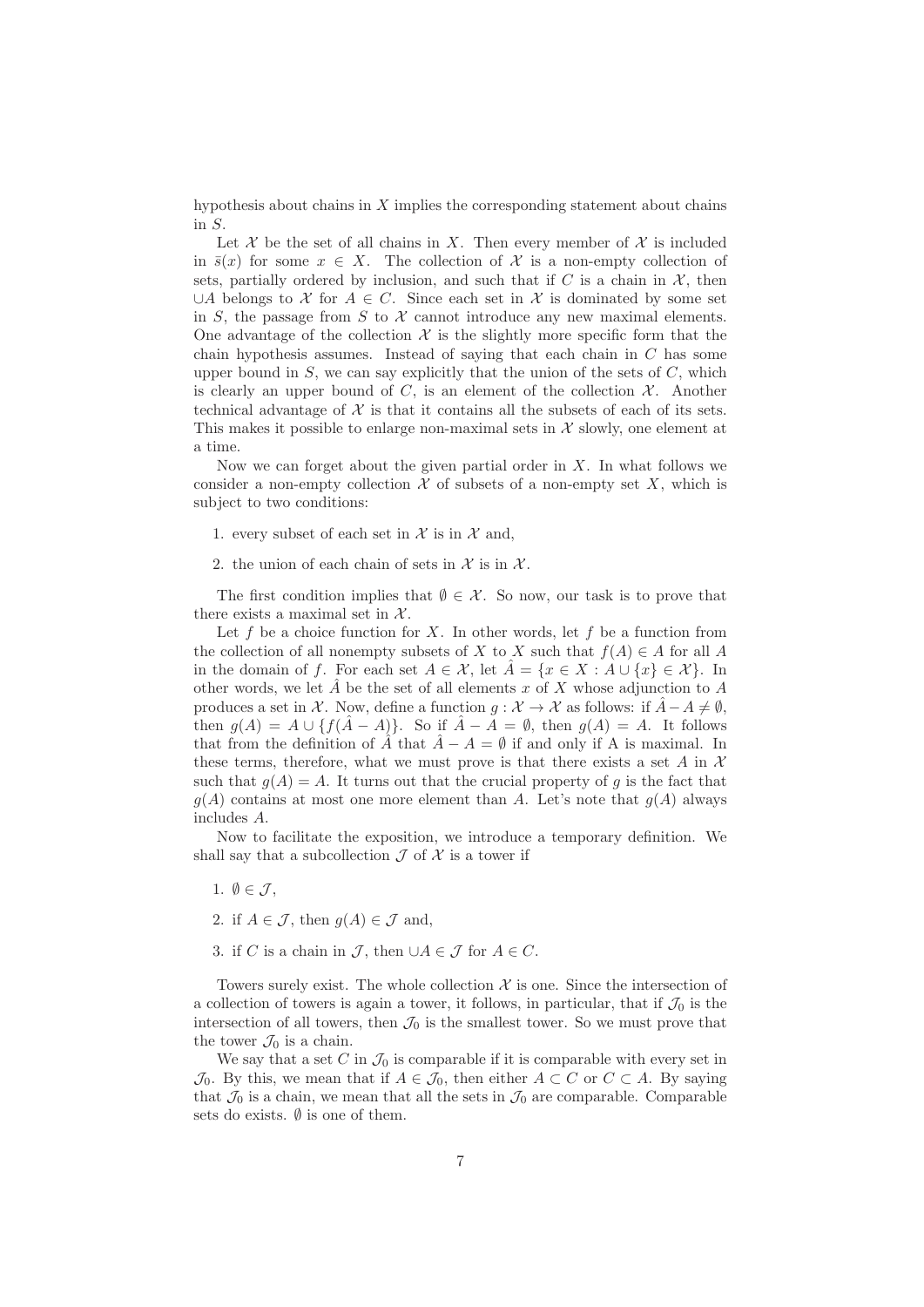Now, let C be arbitrary (but temporarily) fixed comparable set. Suppose that  $A \in \mathcal{J}_0$  and A is a proper subset of C. We assert that  $g(A) \subset C$  because since C is comparable, then we have that either  $g(A) \subset C$  or C is a proper subset of  $g(A)$ . If C is a proper subset of  $g(A)$ , then A us a proper subset of a proper subset of  $g(A)$ . But this contradicts the fact that  $g(A) - A$  cannot be more than a singleton.

Next, let's consider the collection U of all sets A in  $\mathcal{J}_0$  for which either  $A \subset C$ or  $g(C) \subset A$ . The collection U is somewhat smaller than the collection of sets in  $\mathcal{J}_0$  comparable with  $g(C)$ . If  $A \in \mathcal{U}$ , then, since  $C \subset g(C)$ , either  $A \subset g(C)$ or  $g(C) \subset A$ . Now we assert that U is a tower. Since  $\emptyset \subset C$ , the first condition on towers is satisfied. Proving the second condition, that is, if  $A \in \mathcal{U}$ , then  $g(A) \in \mathcal{U}$ , involves us to split the discussion into three cases.

Case 1: A is a proper subset of C. Then  $g(A) \subset C$  by the preceding paragraph, and therefore  $g(A) \in \mathcal{U}$ .

Case 2:  $A = C$ . So, we then  $g(A) = g(C)$ , so that  $g(C) \subset g(A)$ , and therefore  $q(A) \in \mathcal{U}$ .

Case 3:  $g(C) \subset A$ . Then  $g(C) \subset g(A)$ , and therefore  $g(A) \in \mathcal{U}$ . The third condition on towers, which states that the union of chains in  $\mathcal U$  belongs to  $\mathcal U$ , is immediate from the definition of  $U$ . With this, we can conclude that  $U$  is a tower included in  $\mathcal{J}_0$ , and therefore, since  $\mathcal{J}_0$  is the smallest tower, we have  $U = \mathcal{J}_0$ .

Our preceding considerations imply that for each comparable set  $C$ , the set  $g(C)$  is also comparable. The is because for given C, form U as above. The fact that  $U = \mathcal{J}_0$ , which means that if  $A \in \mathcal{J}_0$ , then either  $A \subset C$  (in which case  $A \subset g(C)$  or  $g(C) \subset A$ .

Now we know that  $\emptyset$  is comparable and g maps comparable sets onto comparable sets. Since the union of a chain of comparable sets is comparable, it follows that the comparable sets (in  $\mathcal{J}_0$ ) constitute a tower, and hence they exhaust  $\mathcal{J}_0$ . This is what we set out to prove about  $\mathcal{J}_0$ .

Since  $\mathcal{J}_0$  is a chain, the union, syay A, of all the sets in  $\mathcal{J}_0$  is itself a set in J<sub>0</sub>. Since the union includes all the sets in  $\mathcal{J}_0$ , it follows that we have  $g(A) \subset A$ . Since always  $A \subset g(A)$ , it follows that  $A = g(A)$ . With this, we have proved Zorn's lemma [2]. Г

Having proved Zorn's lemma, we next consider an application of the lemma. In different fields of mathematics, Zorn's lemma is sometimes the most crucial part of a proof that involves using the lemma. For instance, in Functional Analysis, Zorn's lemma is used to prove the Hahn–Banach Theorem. The lemma is also used to prove Tychonoff's Theorem in Topology. Another simple application includes proving that every vector space has a basis in Linear Algebra, which we will show.

#### **Theorem 1.** *Every vector space V has a basis.*

*Proof.* Let V be our vector space. Assume that V is nonzero. Ordered by inclusion, let  $K$  be the set whose elements are the linealy independent subsets of  $V$ . So  $K$  is a nonempty partially ordered set. Basis of  $V$  is the maximal element of K. If  $T \subset K$  is a chain, then we have that  $\cup T$  where T is a linearly independent subset of  $V$ , and hence is an upper bound for  $T$ . So by Zorn's Lemma, we conclude that every vector space  $V$  has a basis.  $\Box$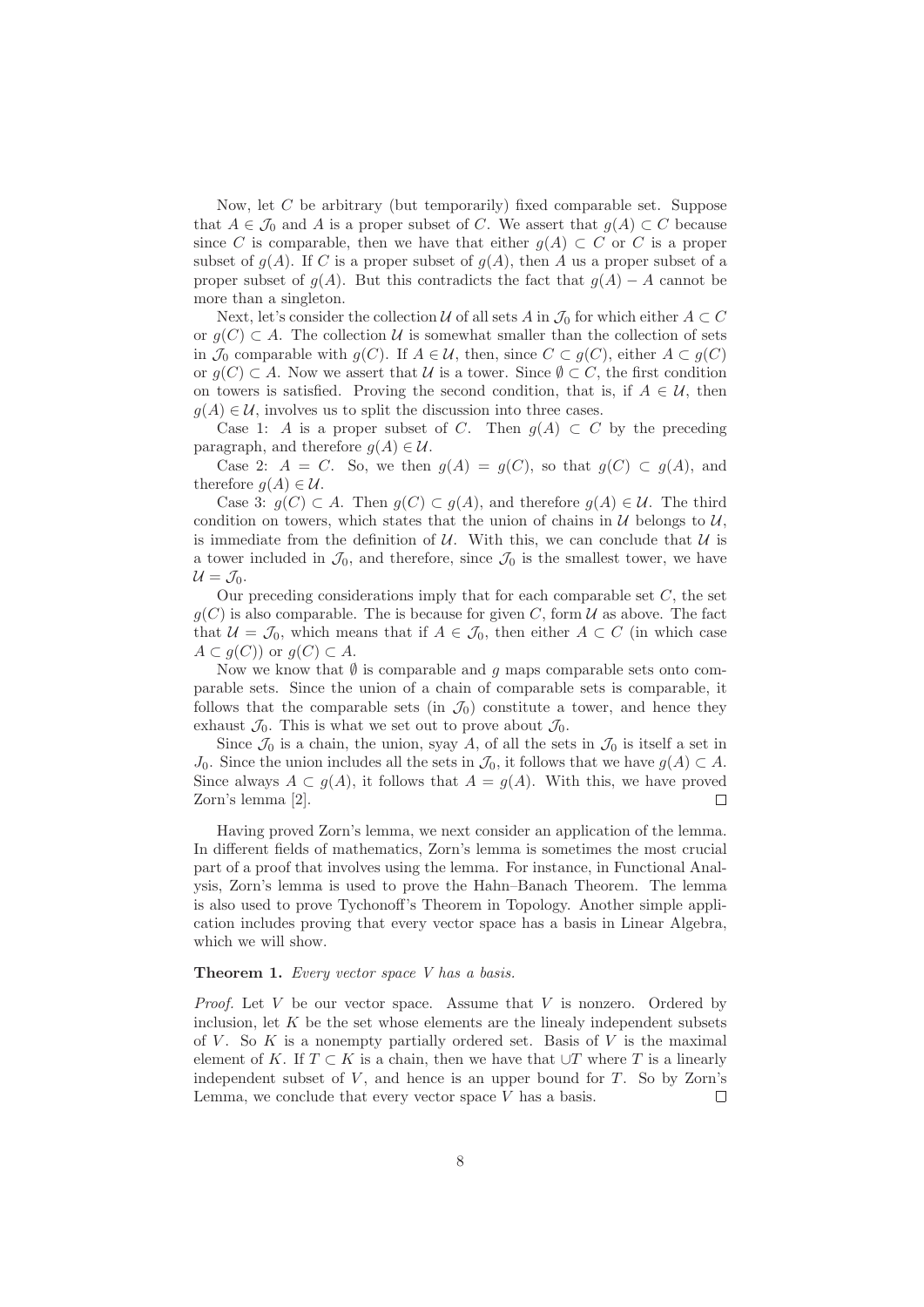**Definition 11.** *A partially ordered set is called well ordered if every nonempty subset of it has a smallest element.*

One consequence of definition 11 is that every well ordered set is totally ordered.

**Definition 12.** An ordinal number is a well ordered set  $\alpha$  such that  $s(\beta) = \beta$ *for all*  $\beta$  *in*  $\alpha$  *where*  $s(\beta)$  *is the initial segment*  $\{n \in \alpha : n < \beta\}.$ 

**Definition 13.** *We say that a well ordered set* A *is a* continuation *of a well ordered set* B*, if, in the first place,* B *is a subset of* A*, if, in fact,* B *is an initial segment of* A*, and if, finally, the ordering of the elements in* B *is the same as their ordering in* A*.*

**Theorem 2.** *(Well-Ordering Theorem) Every set can be well ordered.*

Note: To prove WO, we invoke Zorn's lemma.

*Proof.* Let's assume that we are given a set  $X$ . Then consider the collection  $W$ of all well-ordered subsets of X. In other words, an element of  $W$  is a subset  $A$ of X with a well ordering of A. Let's partially order W by continuation.

The collection W is not empty, that is,  $\emptyset \in W$ . If  $X \neq \emptyset$ , then the less annoying elements of W can be exhibited like  $\{(x, x)\}\$ for any particular x of X. If  $C$  is a chain in  $W$ , then the union of the sets in  $C$  has a unique well ordering that makes the union of the sets larger than or equal to each set in C. So we have verified the principle hypothesis of Zorn's Lemma. In conclusion, there exists a maximal well-ordered set  $B$  in  $W$  and this set must be equal to the entire set  $X$ . With this, we have the proof of the Well-Ordering Theorem [2].  $\Box$ 

Now that we have stated and proved two variants of AC, we next prove that AC implies WO, WO implies Zorn's Lemma, and Wo implies AC.

 $AC \rightarrow WO$ 

*Proof.* Let A be a set. Finding the well-ordering of A means for us to find an ordinal number a and a a-sequence such that

$$
r_0,r_1,\cdots,r_b
$$

enumerates A where  $b < a$ . Then let C be a choice function on the family of all nonempty subsets of  $A$ . Then for the above sequence, we construct it by transfinite recursion as follows:

$$
r_0 = C(A),
$$

$$
r_b = C(A - \{r_n : n < b\}).
$$

 $\Box$ 

We continue until we have all the elements of A [5].

 $WO \rightarrow Zorn's$  lemma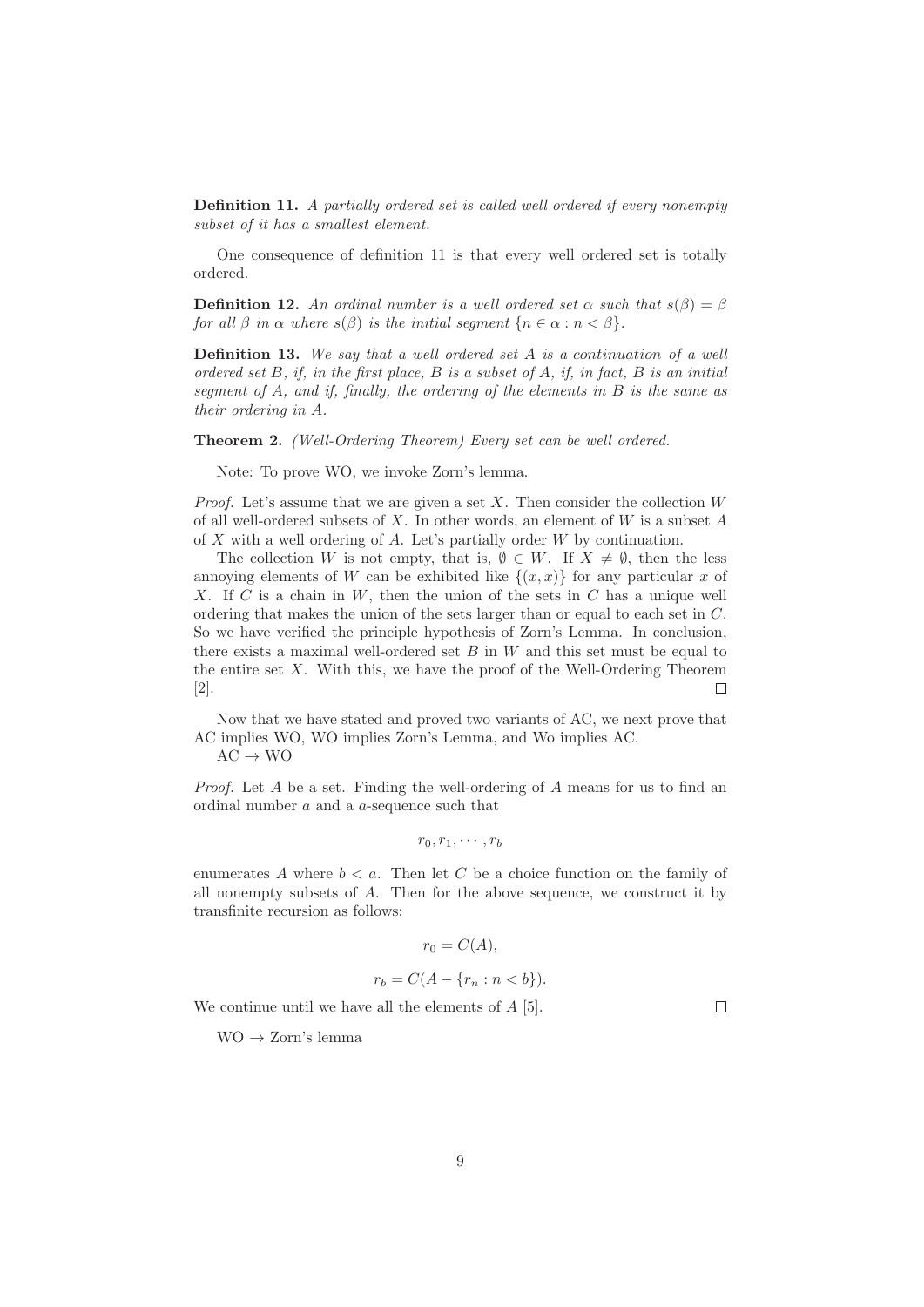*Proof.* Let  $(P, \leq)$  be a nonempty partially ordered set and assume that every chain in  $P$  has an upper bound. We find a maximal element of  $P$ . By assumption, the set  $P$  can be well-ordered. By this, we mean that there is an enumeration

$$
P = \{p_0, p_1, \cdots, p_b, \cdots\}
$$

where  $b < a$  and a is some ordinal number. So then by transfinite recursion, we let  $c_0 = p_0$  and  $c_b = p_y$  where y is the least ordinal such that  $p_y$  is an upper bound of the chain  $Ch = \{ch_n : n < b\}$  and  $p_y \notin Ch$ . Let's note that  ${ch_n : n < b}$  is always a chain and that  $p_y$  exists unless  $ch_{b-1}$  is a maximal element of P. As we keep going recursively, we will eventually get the maximal element of  $P$  [5].  $\Box$ 

 $WO \rightarrow AC$ 

*Proof.* Let C be a set containing nonempty sets. Then  $A = \bigcup_{S \in C} S$  is a set. By WO,  $A$  is well-ordered under some relation  $\lt$ . Since each  $S$  is a nonempty subset of A, then each S has a least member m with respect to the relation  $\lt$ . We define  $f: C \to A$  by  $f(S) = m$  where f is our choice function. With this, we can conclude that AC holds.  $\Box$ 

Since we have shown that AC implies WO, WO implies AC, and WO implies Zorn's lemma, we assume that Zorn's lemma implies AC is true.

#### **6 Final Remark**

Sets are quite interesting. Although a set can be thought of as being a basket, the number of objects that this basket can hold might not be obvious. For instance, if we consider the set of all the natural numbers  $\mathbb{N} = \{0, 1, 2, \dots\}$  and the set of all the even numbers  $E = \{2, 4, 6, \dots\}$ , then  $|\mathbb{N}| = |E|$  since there is a bijection from N to E for the function  $f(n)=2n$ . One might easily think  $|\mathbb{N}| > |E|$  since N includes both the even and odd numbers. To consider another example, let X be a set. Then  $|X| < |P(X)|$  where  $P(X)$  is the power set consisting of all the possible subsets of X. Of course, this is completely obvious. But still, it's quite mind blowing!

Using sets, we stated and proved two variants of Axiom of Choice, namely Zorn's Lemma and the Well-Ordering Theorem. There is a large collection of statements that are equivalent to AC. We only considered Zorn's Lemma and WO because the two are most widely used in proving other theorems. There is one other variant of AC. Although not as popular as Zorn's lemma or WO, it is one of the few variants that are used by mathematicians. It's also quite fasinating. The statement is known as Tukey's lemma.

**Definition 14.** *Set* A *is said to have finite character if*  $A \neq \emptyset$ *, and for each set* X*,* X *is a member of* A *if and only if every finite subset of* X *is a member of* A*.*

**Lemma 2** (Tukey's Lemma). Let  $\mathcal F$  be a nonempty family of sets. If  $\mathcal F$  has finite *character, then* F *has a maximal element (maximal with respect to inclusion).*

Using Zorn's lemma, we can easily prove Tukey's lemma. Conversely, we now show Tukey's lemma implies Axiom of Choice.

Tukey's Lemma  $\rightarrow AC$